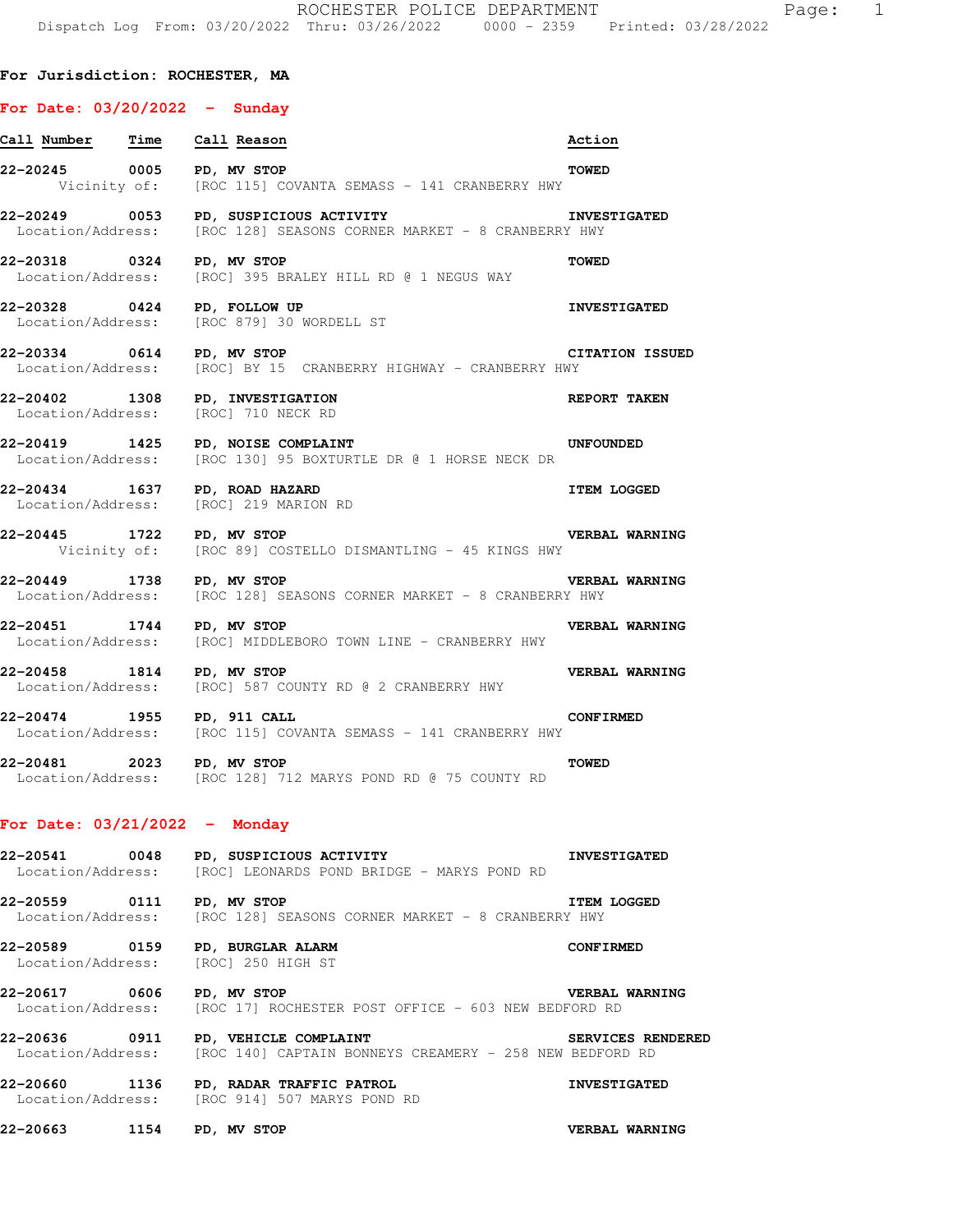|                                                                         | ROCHESTER POLICE DEPARTMENT<br>Dispatch Log From: 03/20/2022 Thru: 03/26/2022 0000 - 2359 Printed: 03/28/2022                                    | E                       |
|-------------------------------------------------------------------------|--------------------------------------------------------------------------------------------------------------------------------------------------|-------------------------|
| Location/Address: [ROC] 191 COUNTY RD                                   |                                                                                                                                                  |                         |
|                                                                         | 22-20668 1247 PD, RADAR TRAFFIC PATROL<br>Location/Address: [ROC] 380 WALNUT PLAIN RD                                                            | <b>INVESTIGATED</b>     |
|                                                                         | 22-20700 1555 PD, GENERAL SERVICES<br>Location/Address: [ROC 397] DUVAL - 188 BRALEY HILL RD                                                     | SERVICES RENDERED       |
| 22-20707 1641 FD, MEDICAL                                               |                                                                                                                                                  | TRANSPORTED TO HOSPITAL |
| Location/Address: [ROC] 8 MAYFLOWER LN                                  |                                                                                                                                                  |                         |
|                                                                         | Location/Address: [ROC] 86 RYDER RD                                                                                                              |                         |
|                                                                         | SERVICES RENDERED<br>22-20724 1806 PD, COMMUNITY POLICING<br>Location/Address: [ROC 30] SAINT ROSE OF LIMA CATHOLIC CHURCH - 282 VAUGHAN HILL RD |                         |
|                                                                         | 22-20725 1807 PD, RADAR TRAFFIC PATROL<br>Vicinity of: [ROC] VAUGHAN HILL RD                                                                     | <b>ITEM LOGGED</b>      |
|                                                                         | 22-20743 1954 PD, BURGLAR ALARM<br>Location/Address: [ROC 227] WECKESSER - 16 RANDALL RD                                                         | <b>INVESTIGATED</b>     |
|                                                                         | 22-20748 2001 PD, SUSPICIOUS ACTIVITY<br>Location/Address: [ROC 3000] MONTEIRO - 588 WALNUT PLAIN RD                                             |                         |
| 22-20761 2030 PD, WELL BEING CHECK                                      | ITEM LOGGED<br>Location/Address: [ROC 388] BEIJAR - 7 RANDALL RD                                                                                 |                         |
| 22-20773 2117 PD, MV STOP                                               | <b>VERBAL WARNING</b><br>Location/Address: [ROC] 365 NORTH AVE @ 1 BENNETT RD                                                                    |                         |
| 22-20812 2315 PD, MV STOP                                               | Location/Address: [ROC 266] REILLY/ST THOMAS/SULLIVAN - 91 BRALEY HILL RD                                                                        | <b>VERBAL WARNING</b>   |
| For Date: $03/22/2022 - Tuesday$                                        |                                                                                                                                                  |                         |
| 22-20897 0704 PD, MV STOP                                               | Location/Address: [ROC] 139 MARION RD @ 1 WALNUT PLAIN RD                                                                                        | <b>VERBAL WARNING</b>   |
| 22-20946 1328 PD, ANIMAL CONTROL<br>Location/Address: [ROC] 387 HIGH ST |                                                                                                                                                  | SERVICES RENDERED       |
| 22-20956                                                                | 1420 PD, RADAR TRAFFIC PATROL<br>Location/Address: [ROC 216] BOAT RAMP - 515 NECK RD                                                             | <b>ITEM LOGGED</b>      |
| 22-20963 1438 FD, MEDICAL                                               | Location/Address: [ROC 397] DUVAL - 188 BRALEY HILL RD                                                                                           | PATIENT REFUSAL         |
| 22-20971 1543 FD, FIRE ALARM                                            | Location/Address: [ROC 52] ROCHESTER MEMORIAL SCHOOL - 16 PINE ST                                                                                | <b>FALSE ALARM</b>      |
| 22-20988 1734 PD, MV STOP                                               | Location/Address: [ROC] 285 COUNTY RD @ 537 HIGH ST                                                                                              | VERBAL WARNING          |
|                                                                         | Location/Address: [ROC 456] HALL - 702 NECK RD                                                                                                   | SERVICES RENDERED       |
| 22-20992 1747 FD, MEDICAL                                               |                                                                                                                                                  | TRANSPORTED TO HOSPITAL |
|                                                                         | Location/Address: [ROC 128] SEASONS CORNER MARKET - 8 CRANBERRY HWY                                                                              |                         |
| 22-20994 1756 PD, MV ERRATIC                                            | Location/Address: [ROC] 1 CUSHMAN RD @ 62 NEW BEDFORD RD                                                                                         | <b>ITEM LOGGED</b>      |

**22-20996 1800 PD, 911 CALL SERVICES RENDERED**  Location/Address: [ROC 397] DUVAL - 188 BRALEY HILL RD

**22-20998 1818 PD, ANIMAL CONTROL SERVICES RENDERED** 

Page: 2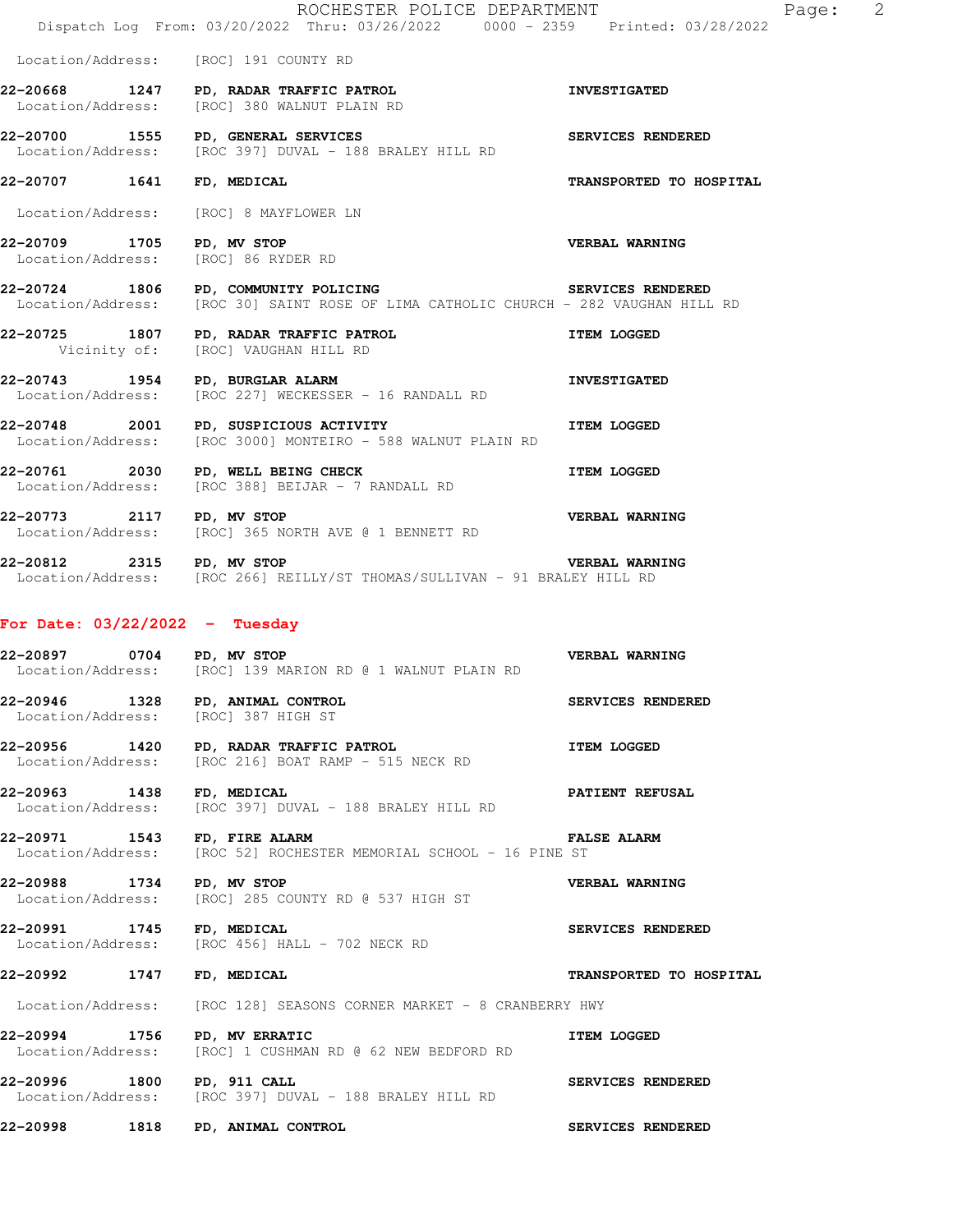|                                                                       |  | ROCHESTER POLICE DEPARTMENT<br>Dispatch Log From: 03/20/2022 Thru: 03/26/2022 0000 - 2359 Printed: 03/28/2022           |                         | Page: 3 |  |
|-----------------------------------------------------------------------|--|-------------------------------------------------------------------------------------------------------------------------|-------------------------|---------|--|
|                                                                       |  | Location/Address: [ROC 293] KAURANEN - 157 ALLEY RD                                                                     |                         |         |  |
| 22-21044 2247 FD, MEDICAL                                             |  |                                                                                                                         | TRANSPORTED TO HOSPITAL |         |  |
|                                                                       |  | Location/Address: [ROC] 200 NECK RD, ROCHESTER - 200 NECK RD                                                            |                         |         |  |
| For Date: $03/23/2022 -$ Wednesday                                    |  |                                                                                                                         |                         |         |  |
| 22-21143 0722 PD, ROAD HAZARD                                         |  | Location/Address: [ROC] MATTAPOISETT RD                                                                                 | <b>INVESTIGATED</b>     |         |  |
| 22-21178 1105 PD, LARCENY                                             |  |                                                                                                                         | SERVICES NOT REQUIRED   |         |  |
|                                                                       |  | Location/Address: [ROC 115] COVANTA SEMASS - 141 CRANBERRY HWY                                                          |                         |         |  |
| 22-21237 1638 PD, MV STOP<br>Location/Address: [ROC] 213 MARION RD    |  |                                                                                                                         | VERBAL WARNING          |         |  |
| 22-21300 2055 PD, MV STOP                                             |  | Location/Address: [ROC 784] 31 WALNUT PLAIN RD                                                                          | <b>VERBAL WARNING</b>   |         |  |
| Location/Address: [ROC] 45 CUSHMAN RD                                 |  | 22-21312 2141 PD, BURGLAR ALARM                                                                                         | <b>INVESTIGATED</b>     |         |  |
| 22-21314 2146 PD, GENERAL SERVICES                                    |  | Location/Address: [ROC 1] ROCHESTER POLICE STATION - 29 DEXTER LN                                                       | <b>ITEM LOGGED</b>      |         |  |
| For Date: $03/24/2022 - Thursday$                                     |  |                                                                                                                         |                         |         |  |
| 22-21350 0012 PD, BURGLAR ALARM                                       |  | Location/Address: [ROC 52] ROCHESTER MEMORIAL SCHOOL - 16 PINE ST                                                       | <b>INVESTIGATED</b>     |         |  |
| 22-21473 0927 PD, ANIMAL CONTROL                                      |  | Location/Address: [ROC 3000] MONTEIRO - 588 WALNUT PLAIN RD                                                             | <b>ITEM LOGGED</b>      |         |  |
| 22-21480 0957 PD, MV THEFT                                            |  | Location/Address: [ROC 432] TRIPP/MCCUSKER - 105 ROBINSON RD                                                            | <b>INVESTIGATED</b>     |         |  |
| 22-21485 1055 PD, ANIMAL CONTROL                                      |  | Location/Address: [ROC 84] FRIENDS MARKETPLACE - 565 ROUNSEVILLE RD                                                     | SERVICES RENDERED       |         |  |
| 22-21528 1538 PD, ANIMAL CONTROL                                      |  |                                                                                                                         | REFER TO OTHER AGENCY   |         |  |
| Location/Address: [ROC] 245 CUSHMAN RD                                |  |                                                                                                                         |                         |         |  |
| 22-21554 1808 PD, MV STOP                                             |  | Location/Address: [ROC 115] COVANTA SEMASS - 141 CRANBERRY HWY                                                          | <b>VERBAL WARNING</b>   |         |  |
| 22-21577 2012 PD, 911 CALL                                            |  | Location/Address: [ROC 115] COVANTA SEMASS - 141 CRANBERRY HWY                                                          | <b>ITEM LOGGED</b>      |         |  |
|                                                                       |  | 22-21588 2040 PD, SUSPICIOUS ACTIVITY THE TEM LOGGED<br>Location/Address: [ROC 105] DEXTER LN BALLFIELDS - 33 DEXTER LN |                         |         |  |
| For Date: $03/25/2022 -$ Friday                                       |  |                                                                                                                         |                         |         |  |
| 22-21716 0513 PD, 911 CALL                                            |  | Location/Address: [ROC 342] GREEN - 272 MARION RD                                                                       | SERVICES RENDERED       |         |  |
| 22-21744 0946 PD, GENERAL SERVICES                                    |  |                                                                                                                         | SERVICES RENDERED       |         |  |
| 22-21754 1111 PD, FOLLOW UP<br>Location/Address: [ROC] 245 CUSHMAN RD |  |                                                                                                                         | SERVICES RENDERED       |         |  |
| 22-21768 1223 PD, ANIMAL CONTROL                                      |  | Location/Address: [ROC 111] ROCHESTER FAIR GROUNDS - 65 PINE ST                                                         | <b>ITEM LOGGED</b>      |         |  |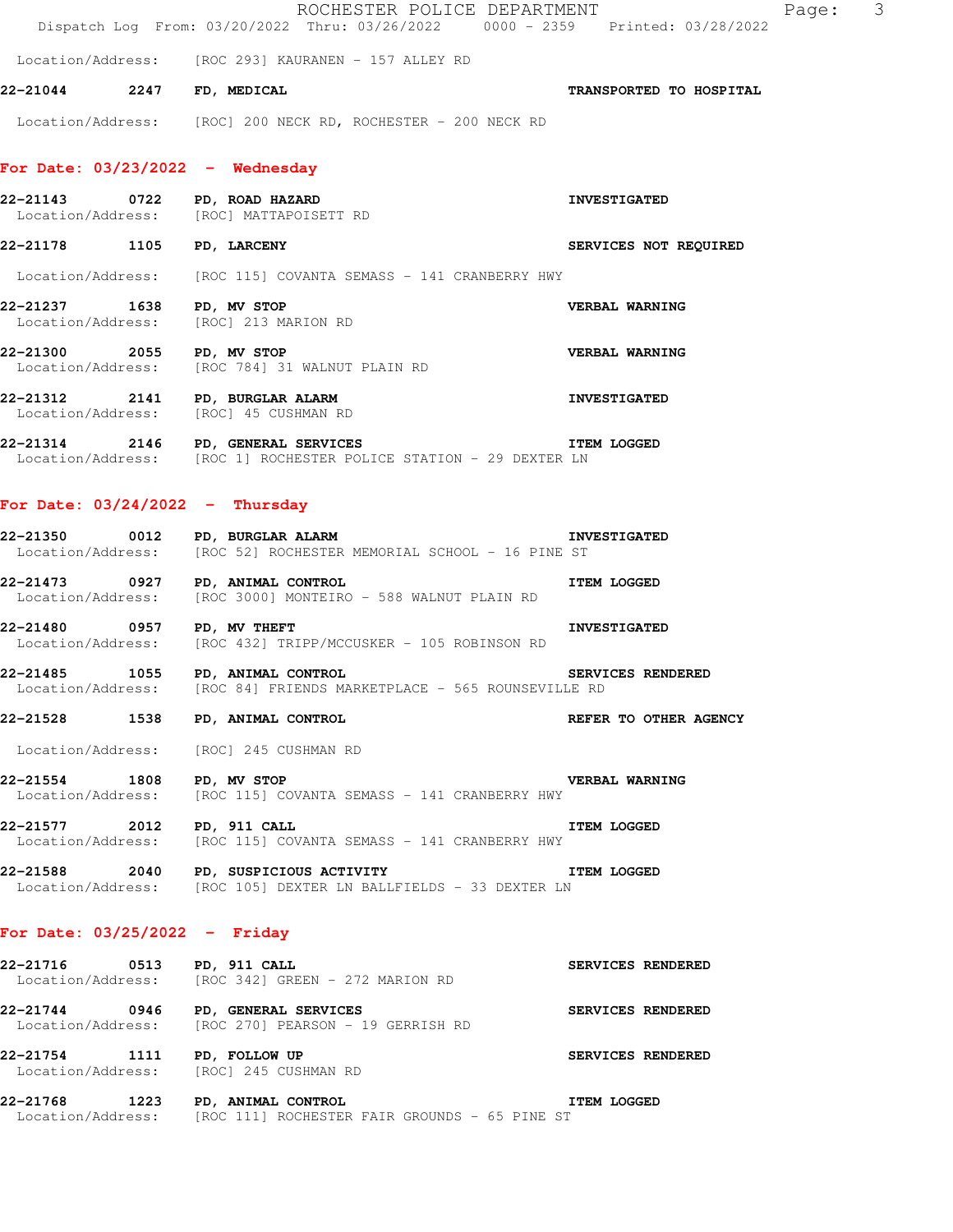**22-21770 1224 PD, SUSPICIOUS ACTIVITY INVESTIGATED** 

22-21771 1249 FD, OUTSIDE UTILITIES **1249 FD, AUTSIDE UTILITIES** 

Location/Address: [ROC 270] PEARSON - 19 GERRISH RD

Location/Address: [ROC] 566 SNIPATUIT RD

|                                                                   | 22-21775 1259 PD, MV ERRATIC<br>Location/Address: [ROC] 173 NORTH AVE                   | SERVICES RENDERED       |
|-------------------------------------------------------------------|-----------------------------------------------------------------------------------------|-------------------------|
| Location/Address: [ROC] NORTH AVE                                 | 22-21779 1345 PD, RADAR TRAFFIC PATROL NET TEM LOGGED                                   |                         |
| 22-21787 1424 PD, FRAUD                                           | 22-21707 1924 FD, FRAUD<br>Location/Address: [ROC] 9 MAYFLOWER LN                       | <b>REPORT TAKEN</b>     |
|                                                                   | 22-21790 1431 PD, ANIMAL CONTROL                                                        | REFER TO OTHER AGENCY   |
|                                                                   | Location/Address: [ROC 207] EGGER/KORNICHUK - 30 BATES RD                               |                         |
| 22-21816 1715 PD, MV STOP<br>Location/Address: [ROC] 124 CLAPP RD |                                                                                         | <b>VERBAL WARNING</b>   |
|                                                                   | 22-21825 1801 PD, RADAR TRAFFIC PATROL<br>Location/Address: [ROC] 225 WALNUT PLAIN RD   | CHECKS SECURE           |
| 22-21863 2051 PD, MV STOP                                         | Location/Address: [ROC 128] SEASONS CORNER MARKET - 8 CRANBERRY HWY                     | <b>VERBAL WARNING</b>   |
| 22-21885 2155 PD, MV STOP                                         | Location/Address: [ROC 136] QUITICUS SOLAR FARM - 33 NORTH AVE                          | <b>VERBAL WARNING</b>   |
| 22-21890 2207 PD, MV STOP                                         | Location/Address: [ROC] 395 BRALEY HILL RD @ 1 NEGUS WAY                                | VERBAL WARNING          |
| 22-21898 2219 PD, MV STOP                                         | Location/Address: [ROC] 566 NORTH AVE @ 661 NECK RD                                     | <b>VERBAL WARNING</b>   |
| 22-21910 2237 PD, MV STOP                                         | Location/Address: [ROC 136] QUITICUS SOLAR FARM - 33 NORTH AVE                          | <b>VERBAL WARNING</b>   |
|                                                                   | 22-21914 2247 PD, MV STOP<br>Location/Address: [ROC] 305 BRALEY HILL RD                 | <b>CHECKS SECURE</b>    |
| For Date: $03/26/2022 -$ Saturday                                 |                                                                                         |                         |
|                                                                   | 22-21932 0029 PD, SUSPICIOUS ACTIVITY<br>Location/Address: [ROC] NEGUS WAY              | SERVICES RENDERED       |
|                                                                   | 22-21943 0056 PD, MV STOP<br>Location/Address: [ROC] BY LAKEVILLE LINE - BRALEY HILL RD | <b>VERBAL WARNING</b>   |
| 22-22006 0436 PD, MV STOP                                         | Location/Address: [ROC 115] COVANTA SEMASS - 141 CRANBERRY HWY                          | <b>VERBAL WARNING</b>   |
|                                                                   |                                                                                         |                         |
| 22-22036 0948 PD, DISTURBANCE                                     | Location/Address: [ROC 335] ROSE - 628 WALNUT PLAIN RD                                  | SERVICES RENDERED       |
| 22-22047 1040 PD, 911 CALL                                        | Location/Address: [ROC 331] SHERRY - 77 HILLER RD                                       | <b>CONFIRMED</b>        |
|                                                                   | FD, MVC                                                                                 | TRANSPORTED TO HOSPITAL |
|                                                                   | Location/Address: [ROC] 113 WALNUT PLAIN RD @ 116 MARYS POND RD                         |                         |
| 22-22051 1054<br>22-22095 1608                                    | PD, MV STOP<br>Location/Address: [ROC] 0 MARYS POND RD @ 9 MARION RD                    | CITATION ISSUED         |